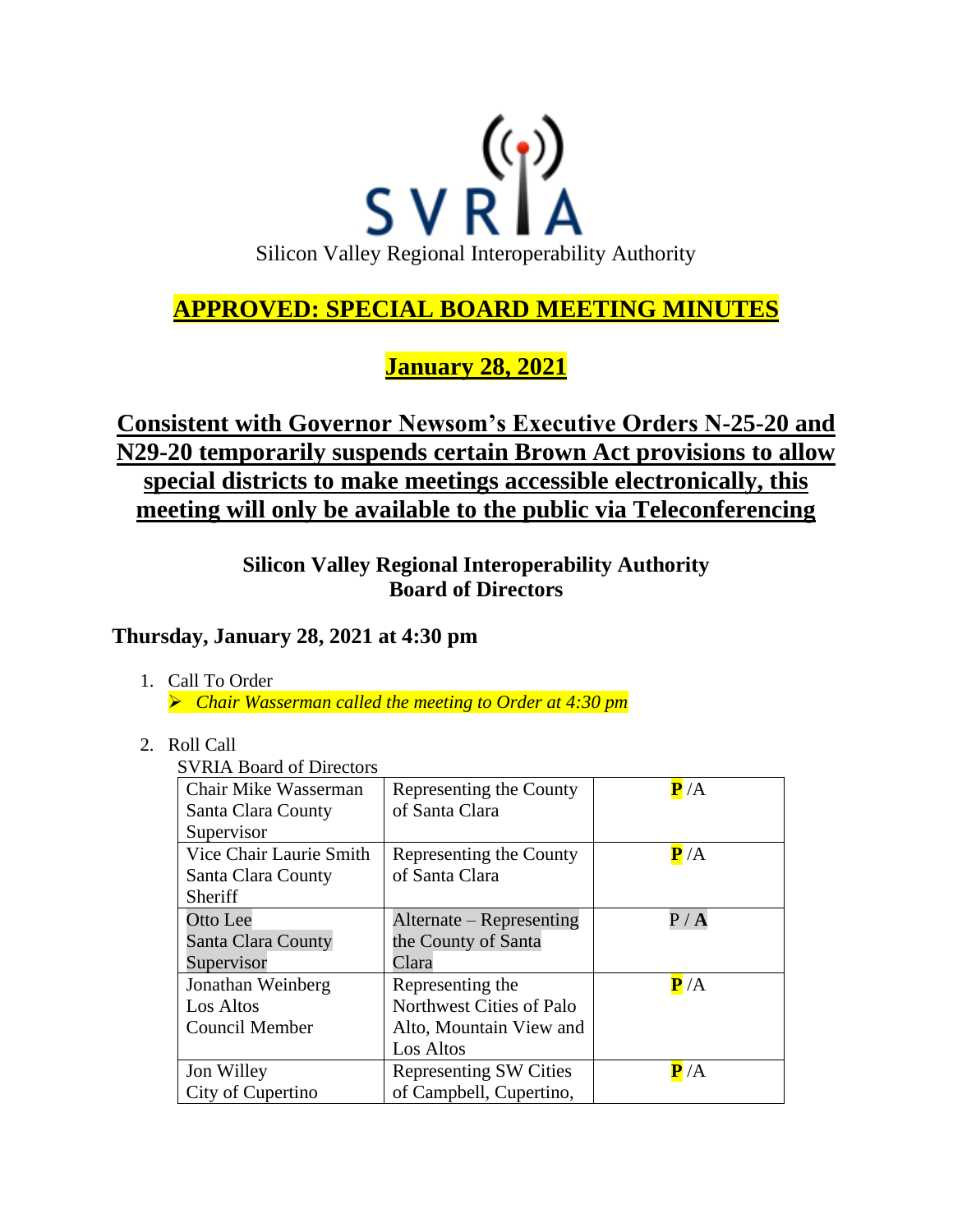| <b>Council Member</b>     | Monte Sereno, Saratoga,<br>and Los Gatos |                         |
|---------------------------|------------------------------------------|-------------------------|
| <b>Kitty Moore</b>        | <b>Alternate - Representing</b>          | P/A                     |
| City of Cupertino         | SW Cities of Campbell,                   |                         |
| <b>Council Member</b>     | Cupertino, Monte                         |                         |
|                           | Sereno, Saratoga, and                    |                         |
|                           | Los Gatos                                |                         |
| Lisa Matichak             | Santa Clara City's                       | P / A                   |
| City of Mountain View     | <b>Association Selection</b>             |                         |
| <b>Council Member</b>     |                                          |                         |
| <b>Matthew Hudes</b>      | Alternate - Santa Clara                  | P/A                     |
| <b>Town of Los Gatos</b>  | City's Association                       |                         |
| <b>Council Member</b>     | Selection                                |                         |
| Pam Foley                 | Representing the City of                 | $\mathbf{P}/\mathbf{A}$ |
| City of San Jose          | San Jose                                 |                         |
| <b>Council Member</b>     |                                          |                         |
| Chappie Jones             | Representing the City of                 | $\overline{P}/A$        |
| City of San Jose          | San Jose                                 |                         |
| Vice Mayor                |                                          |                         |
| Sylvia Arenas             | Alternate - Representing                 | P/A                     |
| City of San Jose          | the City of San Jose                     |                         |
| <b>Council Member</b>     |                                          |                         |
| <b>Raul Peralez</b>       | Alternate - Representing                 | P/A                     |
| City of San Jose          | the City of San Jose                     |                         |
| <b>Council Member</b>     |                                          |                         |
| Peter Leroe-Munoz         | Representing the South                   | $\mathbf{P}/\mathbf{A}$ |
| City of Gilroy            | <b>County Cities of Gilroy</b>           |                         |
| Council Member            | and Morgan Hill                          |                         |
| <b>Rich Constantine</b>   | Representing VTA                         | $\mathbf{P}/\mathbf{A}$ |
| City of Morgan Hill       |                                          |                         |
| Mayor                     |                                          |                         |
| <b>Richard Bertalan</b>   | Representing VTA                         | P/A                     |
| VTA, Chief Information    |                                          |                         |
| <b>Technology Officer</b> |                                          |                         |
| <b>Russ Melton</b>        | Representing the Central                 | P/A                     |
| City of Sunnyvale         | Cities of Milpitas, Santa                | Arrived at 5:05 pm      |
| <b>Council Member</b>     | Clara, and Sunnyvale                     |                         |
| <b>Karen Hardy</b>        | Alternate - Representing                 | P/A                     |
| City of Santa Clara       | the Central Cities of                    |                         |
| Vice Mayor                | Milpitas, Santa Clara,                   |                         |
|                           | and Sunnyvale                            |                         |

➢ 10 Directors Present at 4:30 pm, 11 Directors Present at 5:05 pm.

- 3. Oath of Office for New Board Members
- ➢ *Board Secretary and Executive Director Nickel administered the oath of office to new Board Members: J. Weinberg, J. Willey, M. Hudes, R. Constantine, and R. Bertalan.*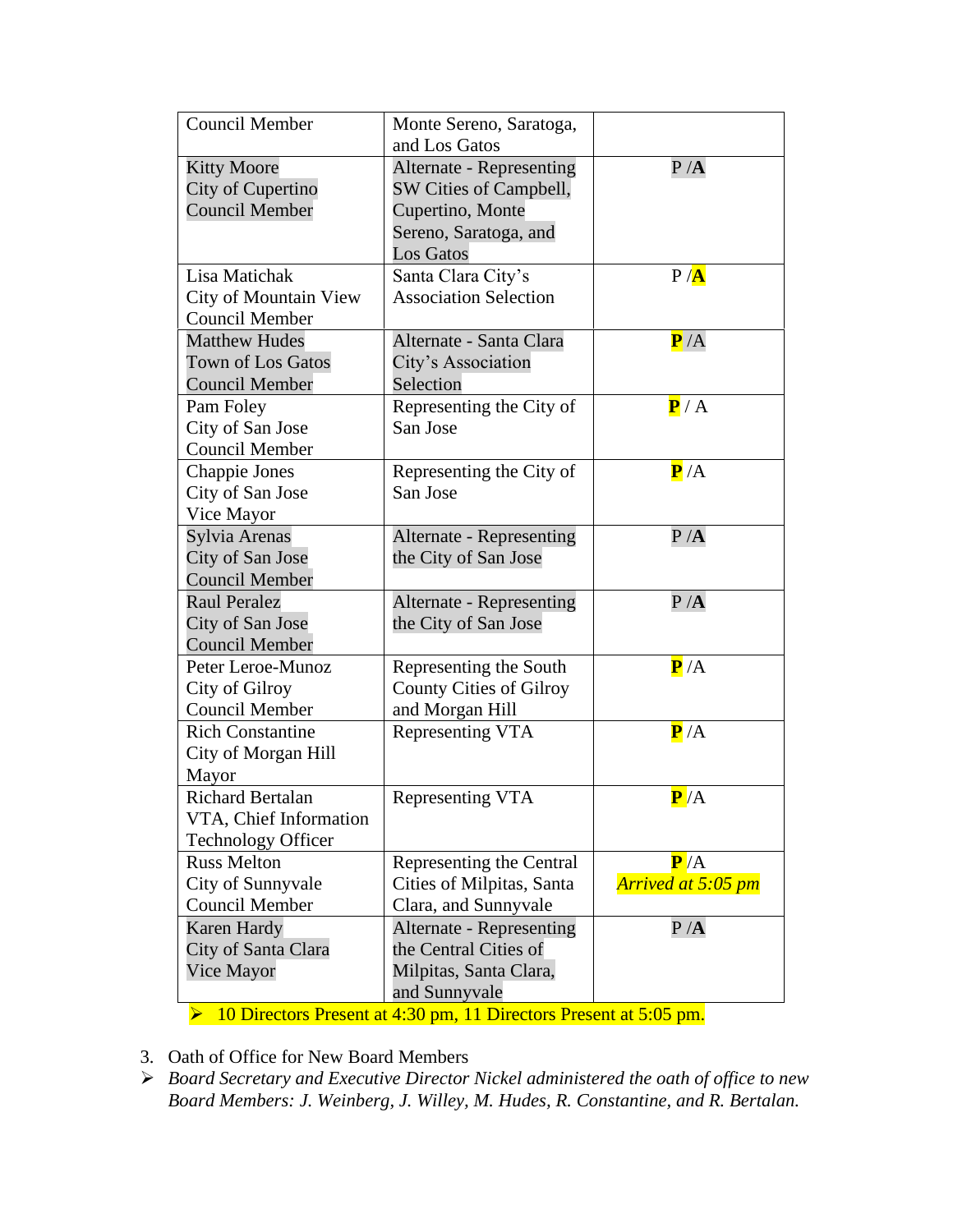### 4. Public Comment

At this time, the public is permitted to address the Committee on items within the Committee's subject matter jurisdiction that do not appear on the agenda. Please limit comments to a maximum of three (3) minutes. If you wish to comment on an item that is on the agenda, please wait until the item is read for consideration.

- ➢ *Carl Taylor of the Uvas Volunteer Fire Department spoke on a desire to update his radio system and include the County volunteer fire departments in the SVRIA.*
- 5. Action on Consent Calendar

a. Approval of the Minutes of the November 19, 2020 Board Meeting

➢ *Approved: Aye: 10, No: 0*

- 6. Executive Director's Report
	- a. California Department of Justice (CA-DOJ) Encryption Mandate for Law Enforcement (attached memo from CA-DOJ and verbal update)
	- SVRIA Law Enforcement members who are encrypted
	- Plan for the remaining SVRIA agencies
	- Public policy matters to be aware of
	- Santa Clara County Police Chiefs have requested a letter highlighting the encryption mandate.
	- ➢ *Executive Director Nickel briefed the Board on the State Department of Justice (DOJ) Memo 20-09-CJIS, Subject: Confidentiality of Information from the California Law Enforcement Telecommunications System (CLETS).*
	- ➢ *Law Enforcement agencies of the SVRIA who are encrypted are Gilroy, Morgan Hill, San Jose, The Sheriff's Department, Campbell, Los Gatos, Sunnyvale, and Palo Alto. Agencies moving to encryption in the next two months are Mountain View, Los Altos, San Jose State and Foothill DeAnza College District.*
	- ➢ *DOJ mandates a plan to protect Personally Identifiable Information (PII). Options are to encrypt radio transmissions or create a policy to not transmit PII over the air.*
	- ➢ *Public policy matters include government transparency, especially with law enforcement agencies. SVRIA staff and police chiefs are sensitive to the public policy concerns and have created robust public information programs to share law enforcement issues of community and media concern in a timely and transparent fashion.*
	- ➢ *The Santa Clara County Police Chiefs Association has requested a letter from the SVRIA outlining our position on encryption. Executive Director Nickel is working on a*  letter that will be reviewed by General Counsel before sending out. It is the position of *the SVRIA to follow all Federal, State and Local laws, rules, and mandates.*
	- b. Modified Work Plan for Executive Director: January 1 to June 30, 2021 (attached)
	- ➢ *Executive Director Nickel provided a copy and a verbal review of the updated Work Plan. The Working Committee had reviewed and unanimously approved the updated Work Plan after the Executive Director transition. Copy is included in the minutes.*
	- c. Audit Update (verbal)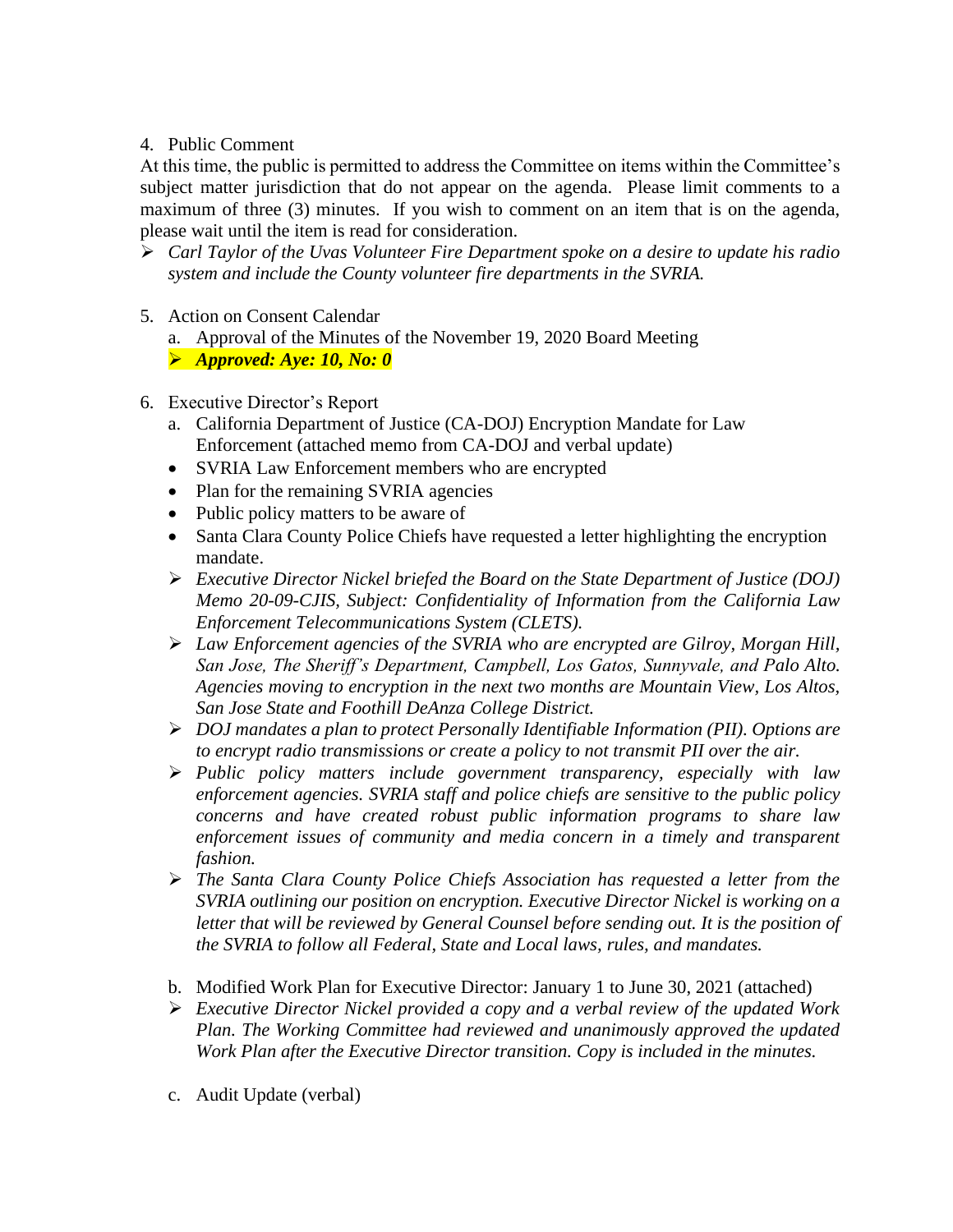- ➢ *Audit is progressing. The inclusion of all previously purchased radio equipment was not included in earlier audits is delaying the completion of this year's audit. The previously purchased equipment needs to be accounted for in the audit to support accurate depreciation of the assets. Staff and the auditor are working with the County Controller's Office and should have the audit completed in the next two months.*
- d. Research on forming a Finance Committee (verbal)
- ➢ *Based upon a Board Member inquiry about establishing a Finance Committee, the Executive Director reviewed the options. The Joint Powers Agreement (JPA) places the budget development and other finance-related affairs with the Working Committee. The Working Committee collaborates the Executive Director on the vetting and review, then makes the recommendation to the Board of Directors for review and oversight. Establishing a Finance Committee would necessitate a change in the JPA. Board members are invited to attend the Working Committee and provide comments on fiscal or other matters.*
- e. Training Series for Radio Technicians (verbal)
- ➢ *Five virtual training classes are being held this spring. SVRIA is the sponsor, and individual agencies are paying the cost for their students. The class is designed for radio programming staff. The radio shop staff are collaboratively learning how to program the radios properly, so they do not create issues for interoperable and mutual aid agencies.*
- f. SVRIA System Performance Reporting (verbal)
- ➢ *The Executive Director shared two successful interoperable uses of the SVRCS from the last month. One was an emergency incident in Milpitas that was initially thought*  to have been an active shooter at the Great Mall. The second success is the use of the *SVRIA interoperability talkgroups for the County COVID Vaccination sites.*

### 7. Action Items

- a. Resolution authorizing the SVRIA to enter into a credit card agreement with Wells Fargo Bank for an amount not to exceed \$10,000.
- ➢ *Chair Wasserman and Directors Weinberg and Constantine recused themselves due to ownership of Wells Fargo Stock. The three were not present for the Staff presentation, discussion, and vote. Vice Chair Laurie Smith led this item.*
- ➢ *Executive Director Nickel discussed the business need for a credit card. Several vendors (Zoom and DropBox) require credit cards and do not invoice for small customers such as SVRIA. In emergency situations, there could be a need for SVRIA staff to procure emergency supplies such as fuel for tower generators using a credit card. Current practice has been for SVRIA staff to use personal credit cards and then submit for reimbursement. This is not good business practice for a government agency.*
- ➢ *Vice Chair Smith asked about purchasing authority amounts and the \$10,000 limit. The amount is under the purchasing authority of the Executive Director and complies with SVRIA's procurement policy. The Executive Director will submit receipts to Vice Chair Smith for approval.*